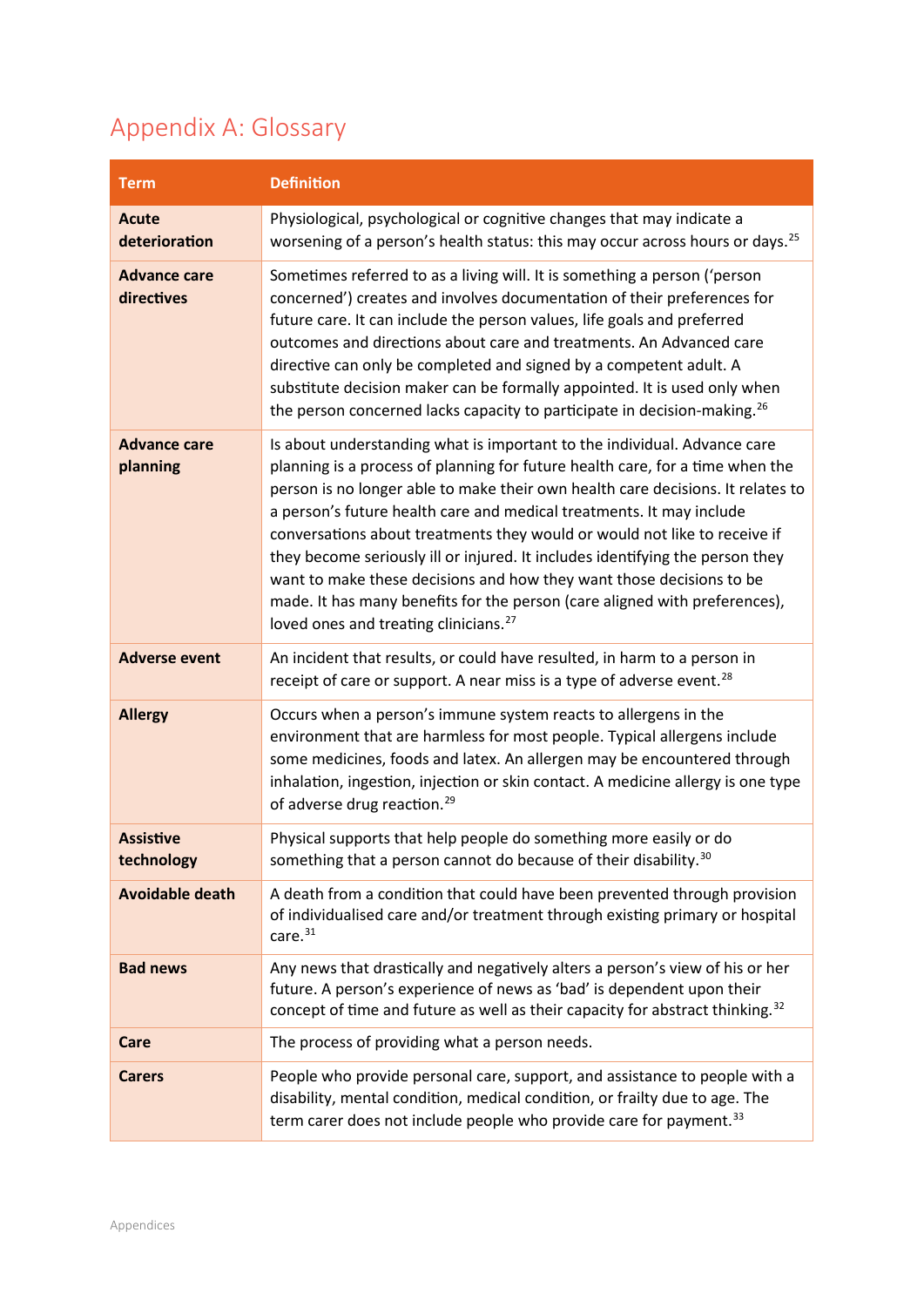| <b>Term</b>                                | <b>Definition</b>                                                                                                                                                                                                                                                                                                                                                                                                                                                                                                                                                    |
|--------------------------------------------|----------------------------------------------------------------------------------------------------------------------------------------------------------------------------------------------------------------------------------------------------------------------------------------------------------------------------------------------------------------------------------------------------------------------------------------------------------------------------------------------------------------------------------------------------------------------|
| <b>Clinical</b><br>communication           | The exchange of information about a person's care that occurs between<br>treating clinicians, the person, their, carers and families, and other members<br>of a multidisciplinary team. Communication can be through several different<br>channels, including face-to-face meetings, telephone, written notes or other<br>documentation, and electronic means.                                                                                                                                                                                                       |
| <b>Clinical</b><br>governance              | An integrated component of corporate governance of health service<br>organisations. It ensures that everyone - from frontline clinicians to<br>managers and members of governing bodies, such as boards - is accountable<br>to the person in receipt of care and support and the community for assuring<br>the delivery of safe, effective and high-quality services. Clinical governance<br>systems provide confidence to the community and the healthcare<br>organisation that systems are in place to deliver safe and high-quality health<br>care. <sup>34</sup> |
| <b>Clinician</b>                           | A healthcare provider, trained as a health professional, including registered<br>and nonregistered practitioners. Clinicians may provide care within a health<br>service organisation as an employee, a contractor or a credentialed<br>healthcare provider, or under other working arrangements. They include<br>nurses, midwives, medical practitioners, allied health practitioners,<br>technicians, scientists and other clinicians who provide health care, and<br>students who provide health care under supervision. <sup>35</sup>                            |
| <b>Communicating</b><br>for safety         | Having systems and processes in place to ensure timely, purpose driven and<br>effective communication and documentation that support continuous,<br>coordinated and safe care and support for people in need and receipt of<br>care. $36$                                                                                                                                                                                                                                                                                                                            |
| Compassionate<br>communities               | A palliative care framework that aims to promote and integrate social<br>approaches to dying, death and bereavement in the everyday life of<br>individuals and communities. <sup>37</sup>                                                                                                                                                                                                                                                                                                                                                                            |
| <b>Continuous</b><br>improvement           | A systematic, ongoing effort to raise an organisation's performance as<br>measured against a set of standards or indicators.                                                                                                                                                                                                                                                                                                                                                                                                                                         |
| <b>Coordination of</b><br>care             | The goal of coordination of care is to meet the person's needs, goals, and<br>preferences in the delivery of high-quality health, community, and disability<br>services. Coordination of care relies on all providers to work together in<br>partnership with the person with disability.                                                                                                                                                                                                                                                                            |
| <b>Diagnostic</b><br>overshadowing         | A process where health or disability professionals wrongly presume that<br>present physical symptoms are a consequence of the persons disability,<br>when they actually represent a physical illness. <sup>38</sup>                                                                                                                                                                                                                                                                                                                                                  |
| <b>Disability</b>                          | Any limitation, restriction or impairment which restricts activities and has<br>lasted or is likely to last, for at least six months. <sup>39</sup>                                                                                                                                                                                                                                                                                                                                                                                                                  |
| <b>Disability Support</b><br><b>Worker</b> | Disability supports workers are people who provide care, physical assistance,<br>emotional support, and supervision for people with disability.                                                                                                                                                                                                                                                                                                                                                                                                                      |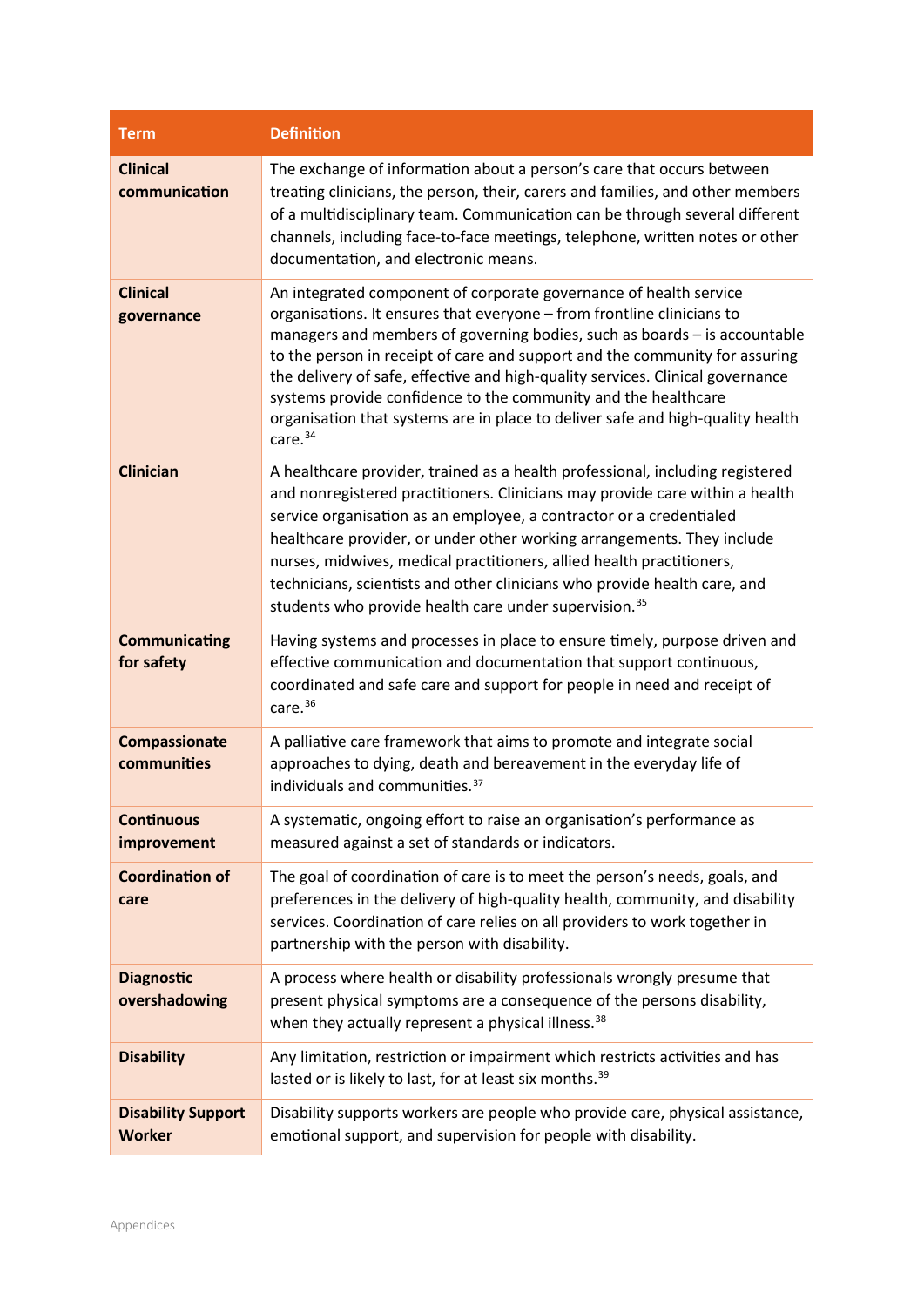| <b>Term</b>             | <b>Definition</b>                                                                                                                                                                                                                                                                                                                                                                                                                                                                                              |
|-------------------------|----------------------------------------------------------------------------------------------------------------------------------------------------------------------------------------------------------------------------------------------------------------------------------------------------------------------------------------------------------------------------------------------------------------------------------------------------------------------------------------------------------------|
| <b>Diversity</b>        | The varying social, economic and geographic circumstances of people who<br>use or may use the services of a health or disability organisational, as well as<br>their cultural backgrounds, religions, beliefs, practices, languages spoken and<br>sexualities which is currently referred to lesbian, gay, bisexual, transgender,<br>intersex, and queer (LGBTIQ).                                                                                                                                             |
| <b>Easy English</b>     | Further simplified accessible communication that includes images that help<br>understand concepts. It is used for people with learning disabilities or those<br>who have trouble reading. This affects a little less than half of Australian<br>adults. For Easy English you need the same as plain English plus a simple font<br>or typeface, layout and design, and images that are relevant to the message<br>and enhance understanding of it. <sup>40</sup>                                                |
| <b>Easy read</b>        | A way of making information easy to understand. It uses simple text;<br>pictures to explain text; lots of white space.                                                                                                                                                                                                                                                                                                                                                                                         |
| <b>End of life</b>      | The period when a person is living with, and impaired by, a [terminal]<br>condition, even if the trajectory is ambiguous or unknown. This period may<br>be years in the case of people with chronic or malignant disease, or very<br>brief in the case of people who suffer acute and unexpected illnesses or<br>events, such as sepsis, stroke or trauma. <sup>41</sup>                                                                                                                                       |
| <b>End-of-life care</b> | Includes physical, psychological, and spiritual assessment, care and<br>treatment delivered by disability support workers, healthcare professionals<br>and other staff. It includes the care and support of family, and carers, and<br>the care of the person's body after death. People are approaching end of life<br>when they are likely to die within the next 12 months.                                                                                                                                 |
| <b>Family</b>           | Includes people who a person identifies as family and may include people<br>who are biologically related and people who have joined through<br>relationships, marriage as well as family of choice and friends. <sup>42</sup>                                                                                                                                                                                                                                                                                  |
| <b>Feedback</b>         | Opinions, expressions and comments of interest in the services provided.<br>This may involve, complaints, compliments and suggestions.                                                                                                                                                                                                                                                                                                                                                                         |
| <b>Goals of care</b>    | Clinical and other goals or a person's episodes of care that are determined in<br>the context of a shared decision-making process. Goals of care may change<br>over time, particularly as the person enters the terminal phase and during<br>end-of-life care. <sup>43</sup>                                                                                                                                                                                                                                   |
| <b>Health care</b>      | The prevention, treatment and management of illness and injury, and the<br>preservation of mental and physical wellbeing through the services offered<br>by clinicians, such as medical, nursing and allied health professionals. <sup>44</sup>                                                                                                                                                                                                                                                                |
| <b>Health services</b>  | For the purpose of the healthy dying for people with disability project health<br>services includes the following:<br>Primary care (for example General Practitioners, nurses) - Primary health<br>п<br>care is typically a person's first contact with the health system and<br>broadly encompasses care that is not related to a hospital visit. It<br>includes a range of activities, such as health promotion, prevention, early<br>intervention, treatment of acute conditions, and management of chronic |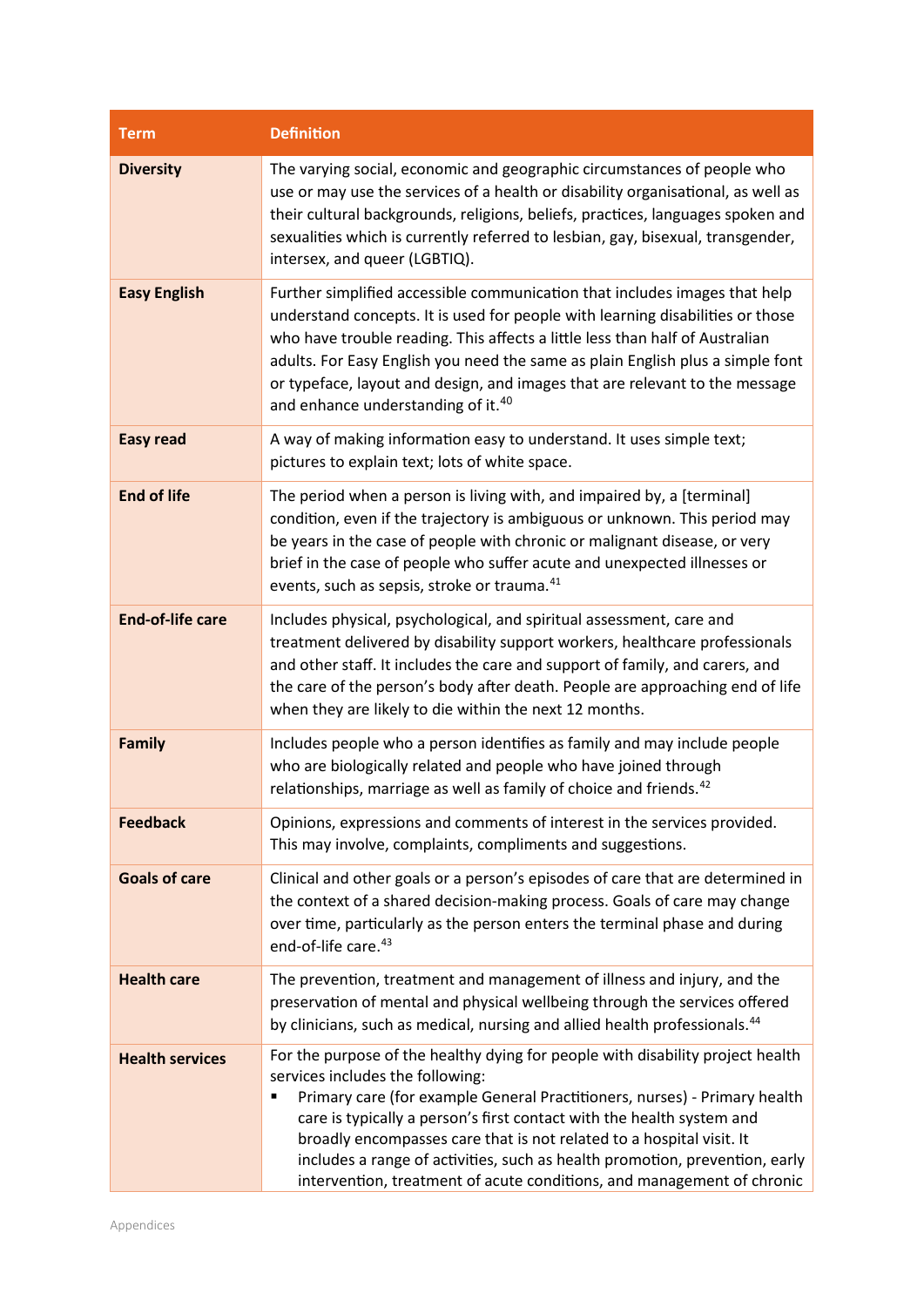| <b>Term</b>                                                     | <b>Definition</b>                                                                                                                                                                                                                                                                                                                                                                                                                                                                                                                                                                                                                                                                                                                                                                                                                                                                                                                                                                                                                                                                                                                                                                                                                                                                               |
|-----------------------------------------------------------------|-------------------------------------------------------------------------------------------------------------------------------------------------------------------------------------------------------------------------------------------------------------------------------------------------------------------------------------------------------------------------------------------------------------------------------------------------------------------------------------------------------------------------------------------------------------------------------------------------------------------------------------------------------------------------------------------------------------------------------------------------------------------------------------------------------------------------------------------------------------------------------------------------------------------------------------------------------------------------------------------------------------------------------------------------------------------------------------------------------------------------------------------------------------------------------------------------------------------------------------------------------------------------------------------------|
|                                                                 | conditions. It can be considered as the 'gateway' to the wider health<br>system.<br>Primary health care is delivered in a variety of settings, including general<br>٠<br>practices, community health centres, allied health practices, and through<br>communication technology such as telehealth and video consultations.<br>Primary health care services are delivered by various health<br>professionals, including general practitioners, nurses, nurse<br>practitioners, allied health professionals, midwives, pharmacists,<br>dentists, and Aboriginal and Torres Strait Islander health workers.<br>Secondary care - (e.g.: allied health professionals, district nurses,<br>٠<br>community nursing, disability services; support coordination providers,<br>specialist palliative care services). Secondary care is medical care<br>provided by a specialist or facility upon referral by a primary care<br>physician. <sup>45</sup><br>Tertiary care - Hospital services provided by private and public hospitals.<br>п<br>Hospital emergency departments are a critical component of hospitals<br>and of the health system. They provide care for patients who have an<br>urgent need for medical or surgical care. Palliative care is also provided<br>in tertiary health settings. |
| <b>Intellectual</b><br>disability                               | A form of developmental disability characterised by impaired mental abilities<br>and reduced ability to manage common demands of day-to-day life<br>(adaptive functioning). A person with intellectual disability may have<br>difficulty with thinking skills that impact planning, problem solving, abstract<br>thinking and learning. They may also experience difficulties with<br>communication, social skills and independently managing daily activities. <sup>46</sup>                                                                                                                                                                                                                                                                                                                                                                                                                                                                                                                                                                                                                                                                                                                                                                                                                   |
| <b>ISOBAR</b>                                                   | A communication tool used widely in the health and community sector,<br>prompting minimum information requirements to improve a person's safety<br>at the points of transitions of care and reduce the risk of adverse events. The<br>acronym ISOABR - Identify, Situation, Observations, Background,<br>Assessment, Recommendation- summarises the components of a checklist<br>adapted to promote effective communication. Handovers must include the<br>transfer of responsibility and accountability of a person's care. <sup>47 48</sup>                                                                                                                                                                                                                                                                                                                                                                                                                                                                                                                                                                                                                                                                                                                                                   |
| <b>Life-limiting illness</b>                                    | A life-limiting illness is a condition or chronic disease that will not respond to<br>curative treatment.                                                                                                                                                                                                                                                                                                                                                                                                                                                                                                                                                                                                                                                                                                                                                                                                                                                                                                                                                                                                                                                                                                                                                                                       |
| <b>Medical goals of</b><br>care                                 | Medical assessment of appropriate treatment or limitations of treatment<br>(incl Not For Resuscitation), on admission to hospital and during hospital<br>stay, and for people in community settings where limitation of treatment is<br>requested or appropriate. Medical Goals of Care should be assessed as<br>either: A. curative; B. restorative with specific limitations of treatment; C.<br>palliative; or D. comfort measures for dying people. <sup>49 50</sup> The Medical Goals of<br>Care are completed by a qualified medical professional or similar.                                                                                                                                                                                                                                                                                                                                                                                                                                                                                                                                                                                                                                                                                                                             |
| <b>National Disability</b><br><b>Insurance Scheme</b><br>(NDIS) | An insurance scheme that provides support to people with disability their<br>families and carers.                                                                                                                                                                                                                                                                                                                                                                                                                                                                                                                                                                                                                                                                                                                                                                                                                                                                                                                                                                                                                                                                                                                                                                                               |
| <b>National Disability</b><br><b>Insurance Scheme</b>           | An independent agency established to improve the quality and safety of<br>NDIS supports and services. The commission regulates NDIS providers,                                                                                                                                                                                                                                                                                                                                                                                                                                                                                                                                                                                                                                                                                                                                                                                                                                                                                                                                                                                                                                                                                                                                                  |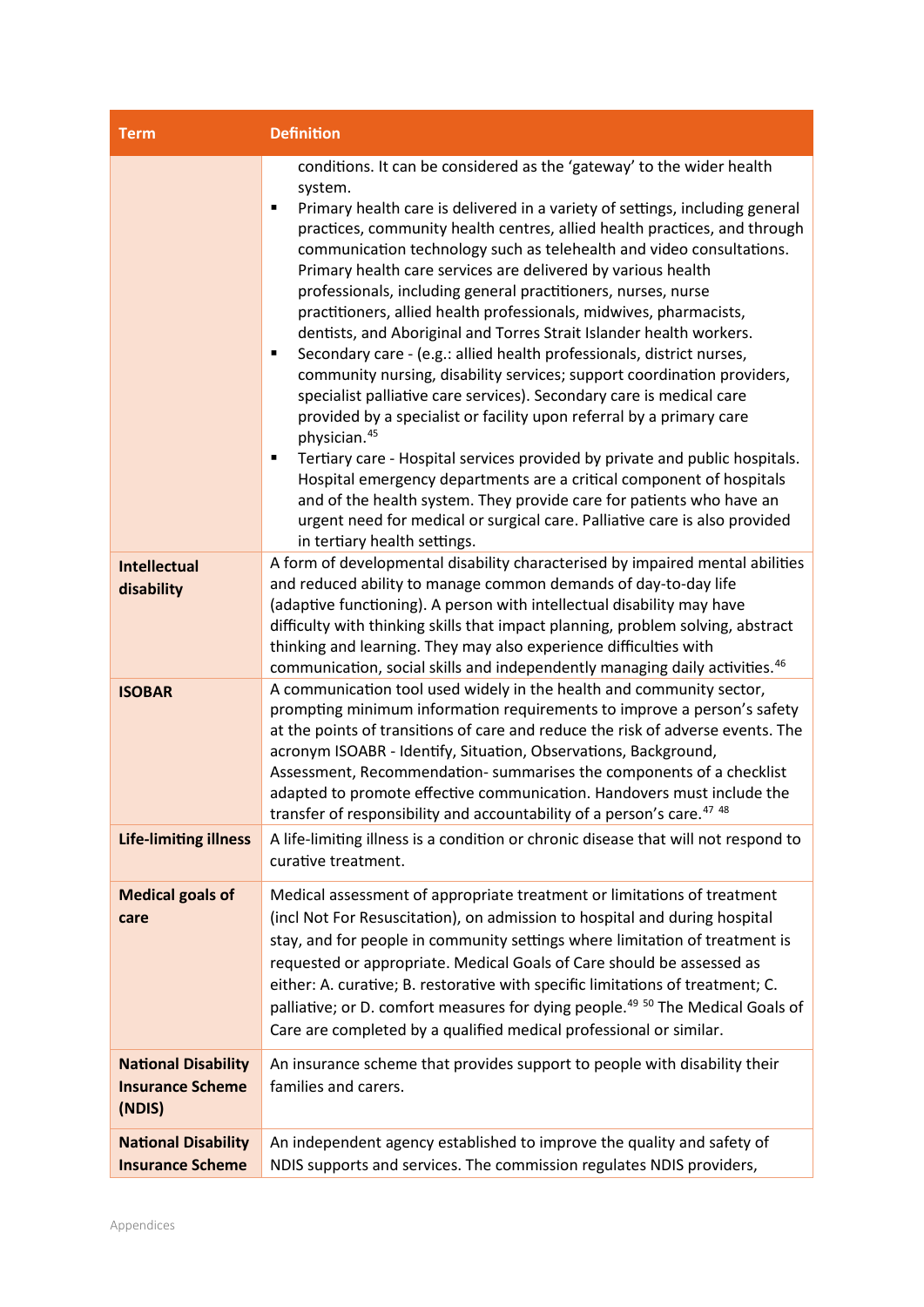| <b>Term</b>                                                  | <b>Definition</b>                                                                                                                                                                                                                                                                                                                                                                                                                                                                                                                                                            |
|--------------------------------------------------------------|------------------------------------------------------------------------------------------------------------------------------------------------------------------------------------------------------------------------------------------------------------------------------------------------------------------------------------------------------------------------------------------------------------------------------------------------------------------------------------------------------------------------------------------------------------------------------|
| <b>Quality and</b><br><b>Safeguards</b><br><b>Commission</b> | provide national consistency, promote safety and quality services, resolve<br>problems and identify areas for improvement. <sup>51</sup>                                                                                                                                                                                                                                                                                                                                                                                                                                     |
| <b>Palliative care</b>                                       | An approach to treatment that improves the quality of life of people and<br>their families facing life-limiting illness, through the prevention and relief of<br>suffering. It involves early identification, and impeccable assessment and<br>treatment of pain and other problems (physical, psychosocial and<br>spiritual). <sup>52</sup>                                                                                                                                                                                                                                 |
| <b>Palliative care</b><br>providers                          | All organisations providing palliative care, including health and social service<br>providers and community members and networks.                                                                                                                                                                                                                                                                                                                                                                                                                                            |
| <b>Person-centred</b><br>care                                | Person-centred care is respectful of, and responsive to, the preferences,<br>needs and values of the individual person in receipt of care. It involves<br>seeking out, and understanding what is important to the person, fostering<br>trust, establishing mutual respect, and working together to share decisions<br>and plan care. Key dimensions of person-centred care include respect,<br>emotional support, physical comfort, information and communication,<br>continuity and transition, care coordination, involvement of carers and<br>family, and access to care. |
| <b>Policy</b>                                                | A set of principles that reflect the organisation's mission and direction. All<br>procedures and protocols are linked to a policy statement.                                                                                                                                                                                                                                                                                                                                                                                                                                 |
| <b>Procedure</b>                                             | The set of instructions to make policies and protocols operational, which are<br>specific to an organisation.                                                                                                                                                                                                                                                                                                                                                                                                                                                                |
| <b>Quality</b><br>improvement                                | The combined efforts of the workforce and others - including participants,<br>consumers, and their families, researchers, planners, and educators - to<br>make changes that will lead to better outcomes (health), better system<br>performance (care) and better professional development. Quality<br>improvement activities may be undertaken in sequence, intermittently or on<br>a continual basis.                                                                                                                                                                      |
| <b>Reasonable</b><br>adjustments                             | The way mainstream services makes their services available to people with<br>disabilities, to make them as accessible and effective as they would be for<br>people without disabilities. <sup>53</sup>                                                                                                                                                                                                                                                                                                                                                                       |
| <b>Referral pathways</b>                                     | Describe the order in which people access palliative care services and the<br>mechanism by which they connect with new services within an existing<br>model of care.                                                                                                                                                                                                                                                                                                                                                                                                         |
| <b>Restrictive</b><br>practice                               | Any practice or intervention that has the effect of restricting the rights or<br>freedom of movement of a person with disability. <sup>54</sup>                                                                                                                                                                                                                                                                                                                                                                                                                              |
| <b>Risk</b>                                                  | The chance of something happening that will have a negative impact. Risk is<br>measured by the consequences of an event and its likelihood.                                                                                                                                                                                                                                                                                                                                                                                                                                  |
| <b>Service providers</b>                                     | Any professionals involved in the provision of palliative care services or<br>referral to palliative care services. This may include specialist palliative care                                                                                                                                                                                                                                                                                                                                                                                                              |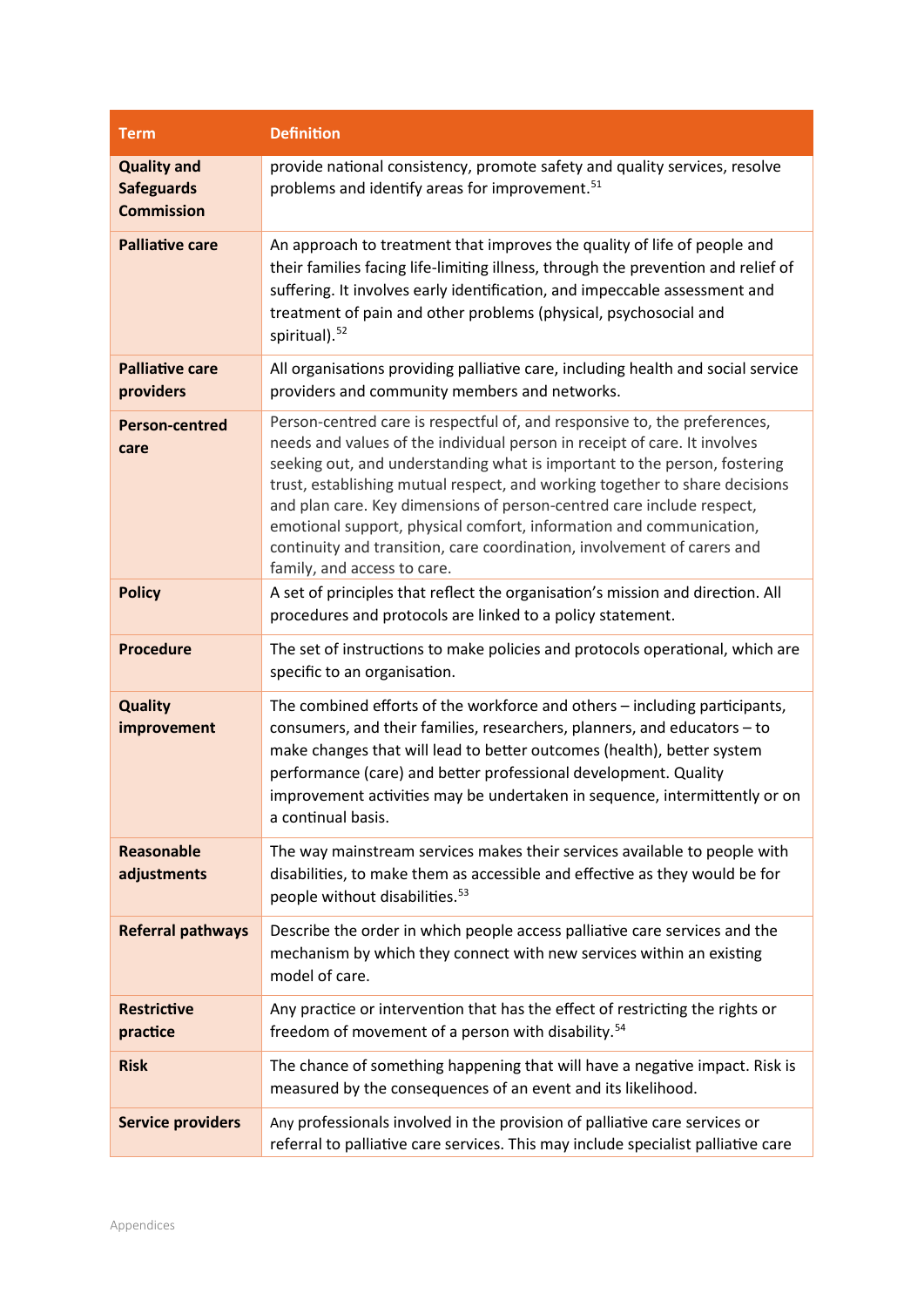| <b>Term</b>                                                     | <b>Definition</b>                                                                                                                                                                                                                                                      |
|-----------------------------------------------------------------|------------------------------------------------------------------------------------------------------------------------------------------------------------------------------------------------------------------------------------------------------------------------|
|                                                                 | providers but also General Practitioners, health professionals at local<br>Hospitals, geriatricians, disability and aged care providers.                                                                                                                               |
| <b>Shared decision</b><br>making                                | A consultation process in which a clinician and a person jointly participate in<br>making a health decision, having discussed the options, and their benefits<br>and harms, and having considered the person's values, preferences and<br>circumstances. <sup>55</sup> |
| <b>Specialised</b><br><b>Palliative Care</b><br><b>Services</b> | Multidisciplinary teams with specialised skills, competencies, experience and<br>training in palliative care. Care provided through these services is targeted at<br>people with more complex needs and is referred to as specialist palliative<br>care. <sup>56</sup> |
| <b>Standard</b>                                                 | Agreed attributes and processes designed to ensure that a product, service,<br>or method will perform consistently at a designated level.                                                                                                                              |
| <b>Transitions of care</b>                                      | Situations when all or part of a person's care is transferred between<br>healthcare locations, providers, or levels of care within the same location, as<br>the person's conditions and care needs change. <sup>57</sup>                                               |

<sup>37</sup> External link to Compassionate communities' network website

<sup>&</sup>lt;sup>25</sup> Australian Commission on Safety and Quality in Health Care. National Safety and Quality Health Service Standards. 2nd ed. Version 2. Sydney: ACSQHC; 2021

<sup>&</sup>lt;sup>26</sup> Better Access to Palliative Care Program

 $27$  Advance Care Planning Australia, Instruction guide, advance-care-plan full-name.pdf (advancecareplanning.org.au)

 $28$  ibid

<sup>&</sup>lt;sup>29</sup> Australian Commission on Safety and Quality in Health Care. National Safety and Quality Health Service Standards. 2nd ed. Version 2. Sydney: ACSQHC; 2021

 $30$  Assistive technology explained | NDIS

<sup>&</sup>lt;sup>31</sup> Falster, M and Jorm, L. A guide to the potentially avoidable deaths indicator in Australia. Centre for Big Data Research in Health, University of New South Wales in consultation with Australian Commission on Safety and Quality in Health Care and Australian Institute of Health and Welfare: Sydney 2017

<sup>&</sup>lt;sup>32</sup> Tuffrey-Wijne, I & Watchman, K, 2015, Breaking bad news to people with learning disabilities and dementia, Art and Science, Vol. 18, no. 7.

<sup>33</sup> The Parliament of Australia. Carer recognition Act No.123, 2010.

 $34$  ibid

 $35$  ibid

<sup>&</sup>lt;sup>36</sup> Australian Commission on Safety and Quality in Health Care. National Safety and Quality Health Service Standards. 2<sup>nd</sup> ed. Version 2. Sydney: ACSQHC; 2021

<sup>&</sup>lt;sup>38</sup> Diagnostic overshadowing: see beyond the diagnosis, University of Hertfordshire. Diagnostic Overshadowing: See Beyond the Diagnosis | Intellectual Disability and Health

 $39$  Australian Bureau of Statistics Disability, Ageing and Carers, Australia: Summary of Findings, 2018 | Australian Bureau of Statistics (abs.gov.au)

<sup>40</sup> Primary Health Tasmania